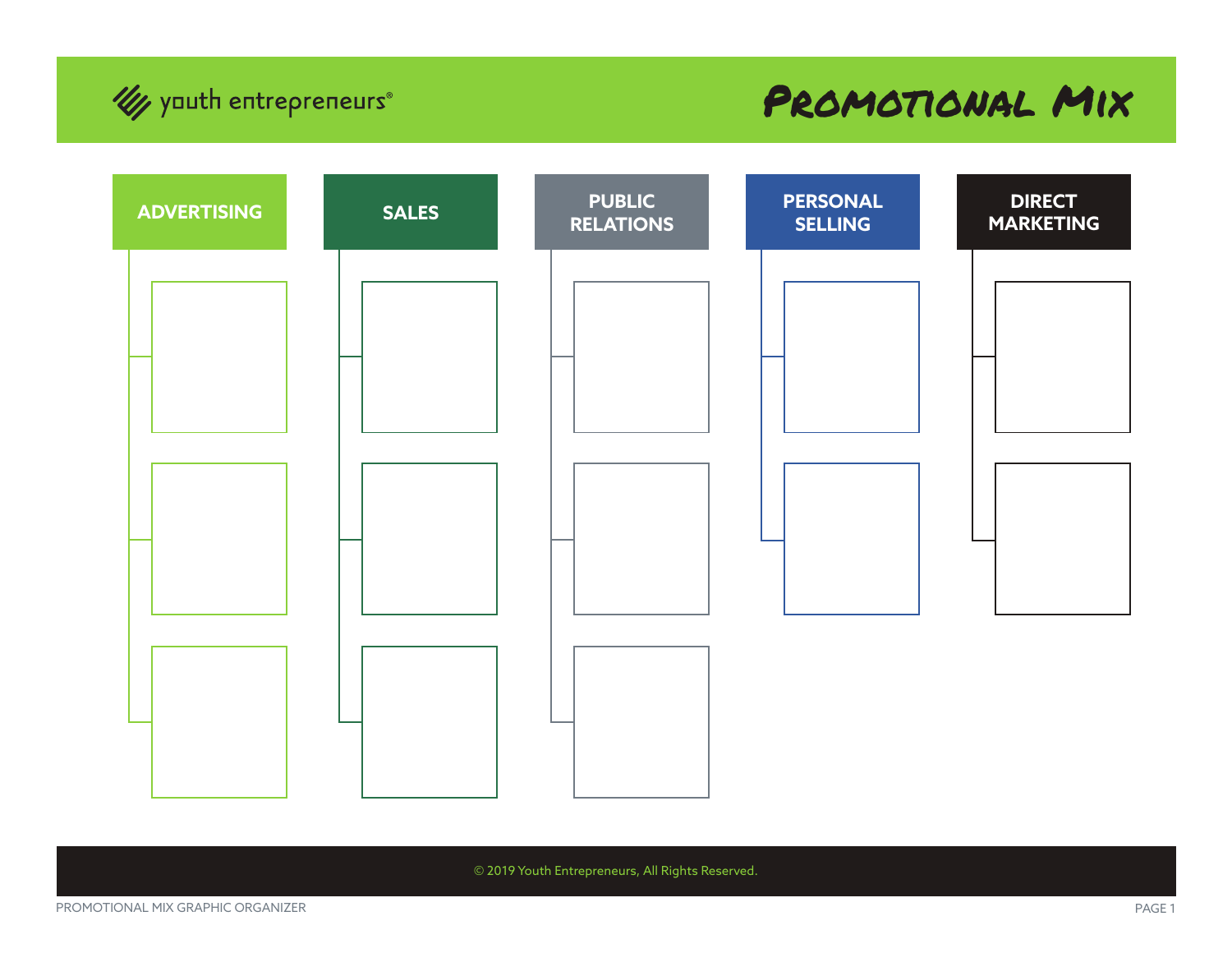

## 7 Functions of Marketing



© 2019 Youth Entrepreneurs, All Rights Reserved.